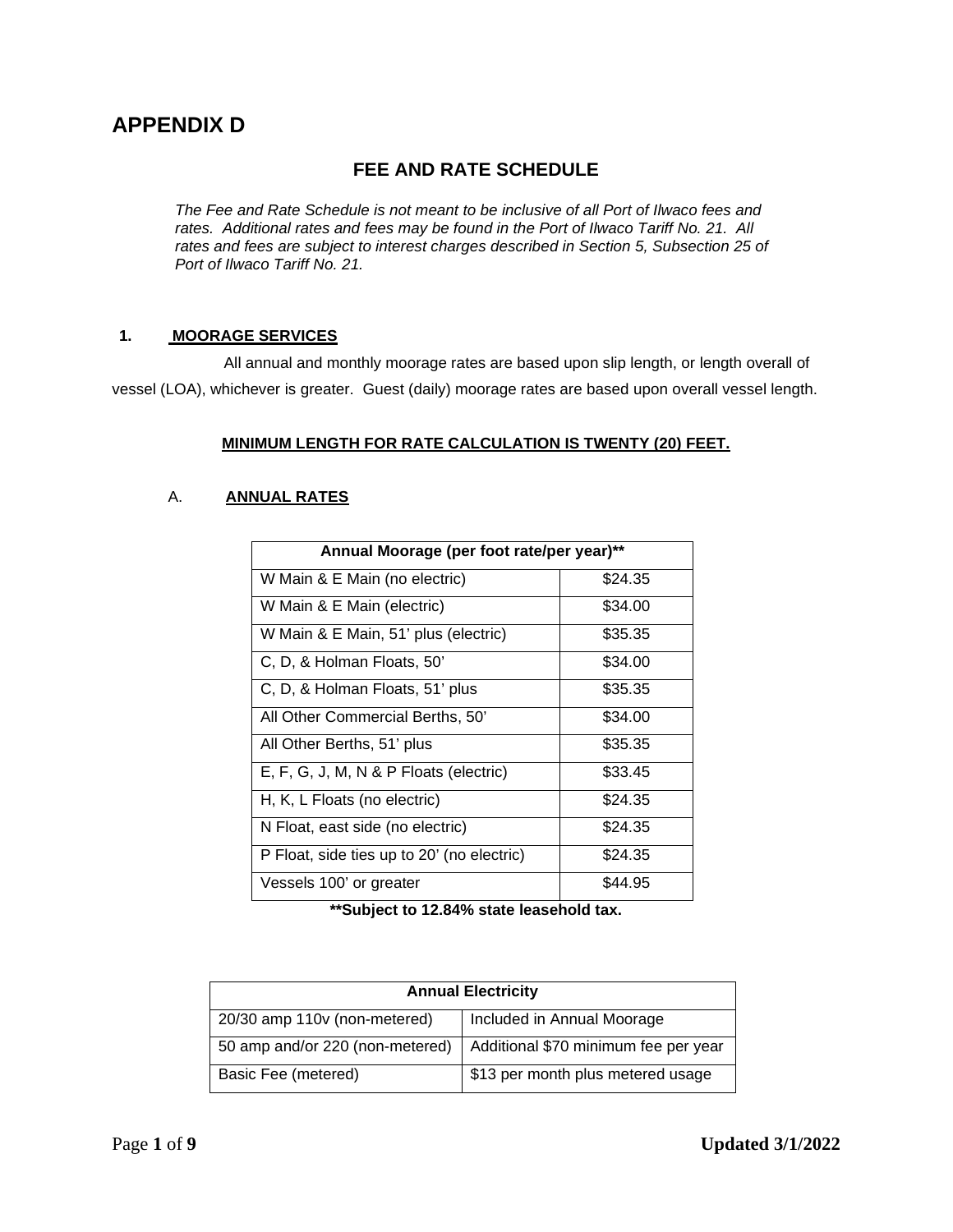## **MOORAGE SERVICES (CONTINUED):**

# **B. MONTHLY RATES**

| Monthly Moorage (per foot rate)** |         |
|-----------------------------------|---------|
| Up to 49'                         | \$11.50 |
| 50' and over                      | \$11.75 |

**\*\* Moorage rate may subject to 12.84% state leasehold tax.**

| <b>Monthly Electricity (flat rate)</b> |         |
|----------------------------------------|---------|
| Up to $35'$                            | \$47.00 |
| 36' and over                           | \$64.50 |

**\*\*Electric charge will apply if a vessel is in a space that has electricity available.**

## **C. GUEST (DAILY) RATES**

| Daily Moorage Rates (flat rate per day) |         |  |
|-----------------------------------------|---------|--|
| $0 - 20$ feet                           | \$18.50 |  |
| $21 - 30$ feet                          | \$23.00 |  |
| $31 - 50$ feet                          | \$31.50 |  |
| $51 - 75$ feet                          | \$39.00 |  |
| 76 feet and up                          | \$74.00 |  |

| Daily Electricity (flat rate per day)** |        |
|-----------------------------------------|--------|
| Up to $29'$                             | \$5.00 |
| $30'$ to 44'                            | \$5.50 |
| 45' and over                            | \$8.00 |

**\*\*Electric charge will apply if a vessel is in a space that has electricity available.**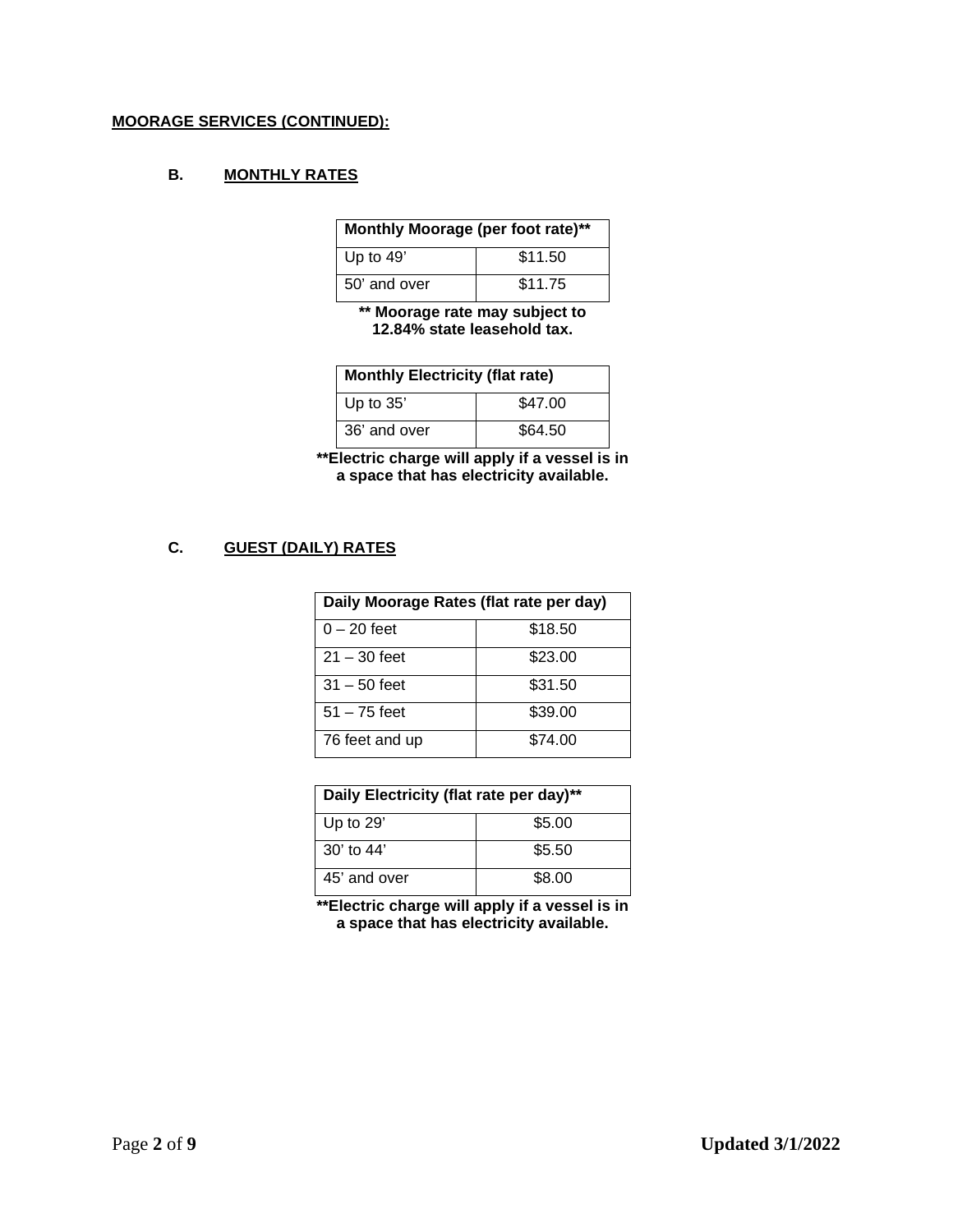# **MOORAGE SERVICES (CONTINUED):**

# **D. OTHER MARINA FEES**

Other fees may apply to Port facility users. Violations resulting in a fine may result in cancellation of Port services. These fees are in addition to regular port charges for services.

| <b>Other Marina Fees**</b>            | Rate                             | <b>Tariff No 21 Reference</b> |
|---------------------------------------|----------------------------------|-------------------------------|
| P-Float Gate Fee                      | \$34.00 first card issuance      |                               |
| P-Float Gate Fee - additional<br>card | \$11.00 per additional card      |                               |
| Lift Bags                             | \$118 per 1,000# of lift per day |                               |
| Failing to clean up after dogs        | \$268 non-compliance fine        | Sec 1, subsection 17          |
| Unleashed dogs                        | \$268 non-compliance fine        | Sec 1, subsection 17          |
| <b>Skiffs</b>                         | \$11 per day                     | Sec 4, subsection 12 c)       |
| Storage on Piers (abandoned           | \$75 service charge              | Sec 4, subsection 21 c)       |
| property)                             |                                  |                               |
| Cancellation Fee - Summer             | \$11 fee                         | Sec 4, subsection 23          |
| <b>Reservations</b>                   |                                  |                               |
| Fueling Vessels (does not apply       | \$268 fine                       | Sec 4, subsection 26          |
| to commercial fuel dock)              |                                  |                               |
| Transients not registered on          | \$27 per day                     | Sec 5, subsection 3 c)        |
| arrival with Port office              |                                  |                               |
| <b>Extended Term Payment Option</b>   | \$11 processing fee per month    | Sec 5, subsection 3 d)        |
| <b>Optional Payment Plan</b>          | \$11 service per installment pmt | Sec 5, subsection 7           |
| Early Termination                     | \$27 processing fee              | Sec 5, subsection 9           |
| <b>Non-sufficient Funds</b>           | \$43 fee                         | Sec 5, subsection 20          |
| Extended stay without notice to       | \$27 penalty per day             | Sec 5, subsection 21          |
| Port office                           |                                  |                               |
| Long Term Moorage                     | \$107 admin fee                  | Sec 5, subsection 22          |
| Reinstatement                         |                                  |                               |
| Seizure Process                       | \$285 processing fee             | Sec 6, subsection 6 e)        |
| Fish cleaning or dumping              | \$268 fine for each offense(s)   | <b>Sec 12</b>                 |

**\*\*Contact Port Office for applicability**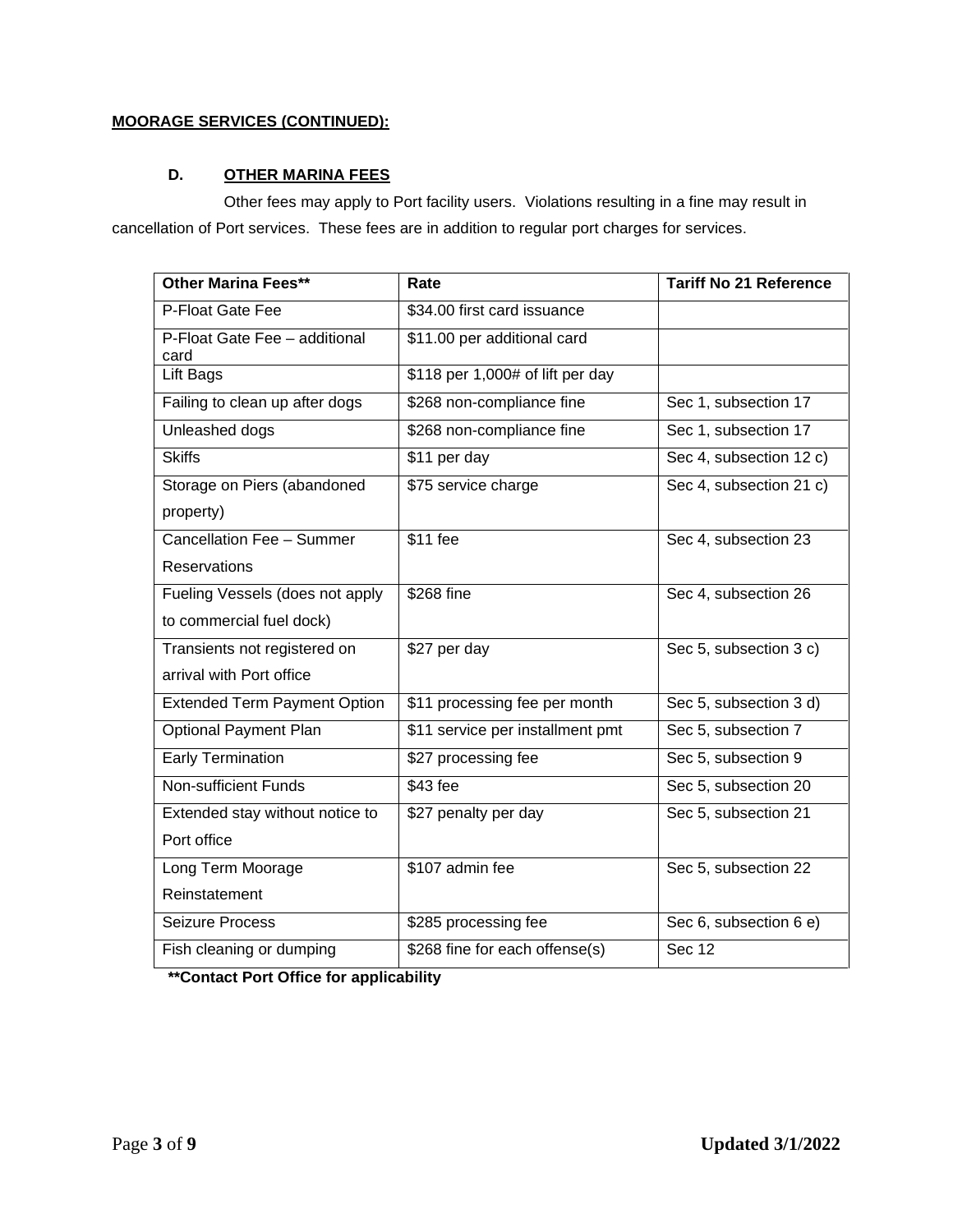# **2. LIVE ABOARD FEE**

| Live-Aboard Fees** (flat rate, both fees apply) |          |  |
|-------------------------------------------------|----------|--|
| Monthly Live-Aboard Fee***                      | \$53.50  |  |
| Monthly Live-Aboard Electric                    | \$107.00 |  |

**\*\*Requires pre-approval from Port. Refer to Sec 4, subsection 22 of Tariff No. 21 \*\*\*Subject to 12.84% state leasehold tax**

#### **3. RATE CHANGES**

Marina moorage rates shall be adjusted each year, effective March  $1<sup>st</sup>$ , and increased by a **minimum** of 1.5%. See section 5, subsection 5 of the Tariff No. 21. All other rates in Tariff No. 21 are subject to change anytime without notice.

#### **4. PUMP OUT SERVICES**

| First Pump Out           | \$56.75 |
|--------------------------|---------|
| Each Subsequent Pump Out | \$67.50 |

#### **5**. **LABOR/SERVICE**

Service rates apply during straight time only and include vehicle or vessel and one operator only. Special callout at night or weekends is subject to a minimum of three (3) hours' overtime.

| Regular Hours (M-F; $8:00 - 4:30$ ) | \$107.00 | 1 hr minimum per employee    |
|-------------------------------------|----------|------------------------------|
| After Hours (callout or weekend)    | \$124.00 | 3 hr minimum, per employee** |

**\*\*Some Port equipment and services require two employees to be onsite. Please contact Port office prior to engaging services for applicable labor rate.**

#### **6. COMMERCIAL SEAFOOD BUYERS**

Port facility users purchasing commercial seafood in the Port of Ilwaco marina are subject to an annual permit fee. The fee does not apply to existing upland Port tenants. See section 7, subsection 2 and 3 of Tariff No. 21.

| <b>Commercial Seafood Buyer Permit Fee</b> | \$350.00 per calendar year |
|--------------------------------------------|----------------------------|
|--------------------------------------------|----------------------------|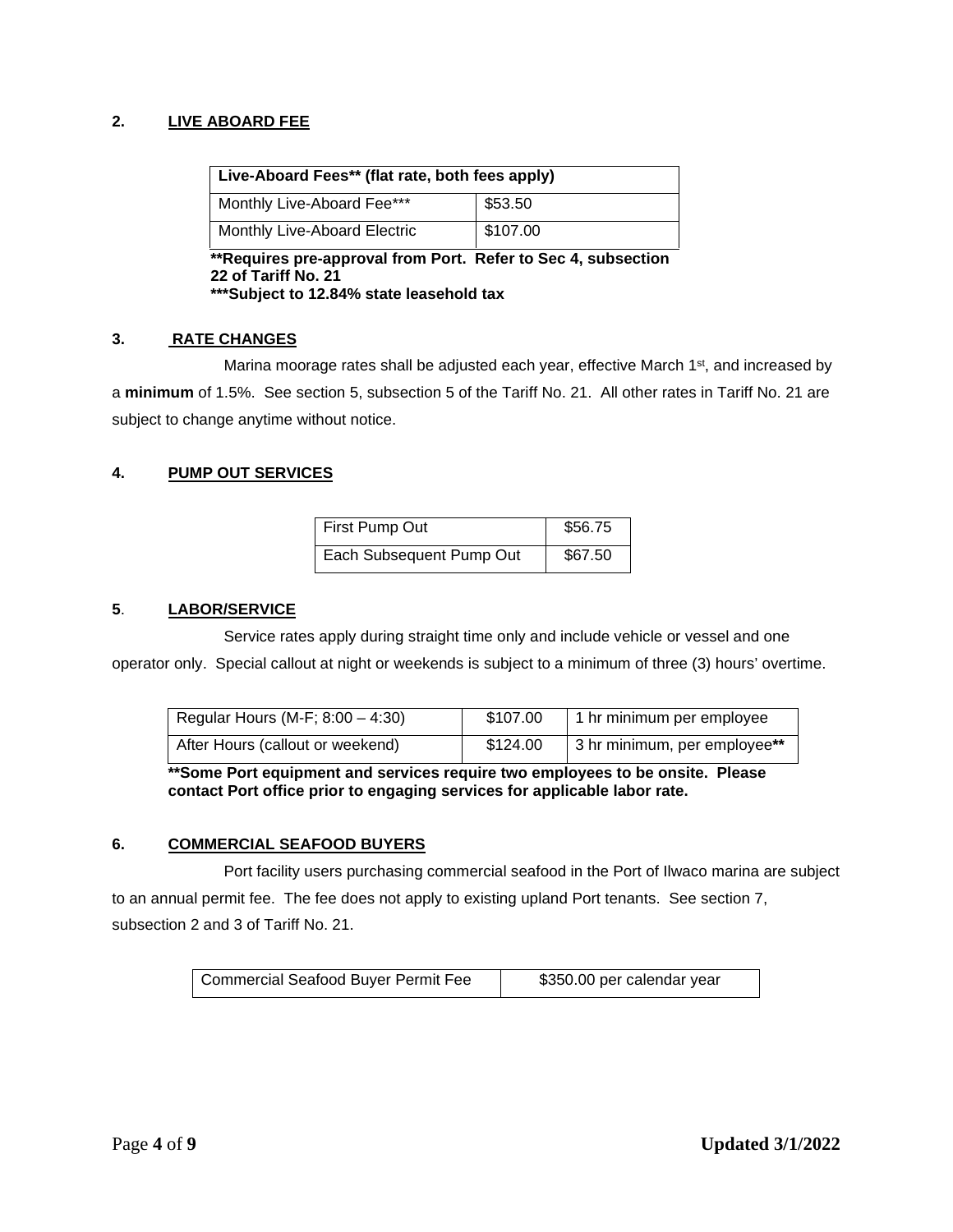## **7. WHARFAGE**

At the present time there will be no wharfage charges for an upland Port tenant or a user delivering to an upland Port tenant. All other users shall be charged a \$5.90 per ton wharfage fee. Payment shall include a copy of the species and pounds for each deliver. Refer to section 7, subsection 4 of Tariff No. 21.

# **8. BOAT TRAILERS**

| <b>Boat Trailer Storage (flat rate)</b> |                            |
|-----------------------------------------|----------------------------|
| Per Day                                 | \$5.00                     |
| Per Month                               | \$25.00                    |
| Trailers with loaded vessels**          | Additional \$25.00 per day |
| Trailers w/o pre-payment                | Additional \$5.00 per day  |

**\*\*Trailers with loaded vessels shall only be allowed upon approval of the Port Manager**

#### **9. DRY STORAGE YARD SPACE**

| Dry Storage Yard Space (calculated per foot - 40' minimum)** |                        |  |
|--------------------------------------------------------------|------------------------|--|
| \$2.55<br><b>Annual Moorage Tenants</b>                      |                        |  |
| <b>Transient Rate</b>                                        | \$6.45                 |  |
| Rate increase on 10 <sup>th</sup> month if not launched*     | Rates Double           |  |
| <b>Equipment Storage</b>                                     | \$0.37 per square foot |  |

**\*Port Manager may waive increase for extenuating circumstances \*\*May be subject to 12.84% state leasehold tax**

### **10. CRAB POT STORAGE**

The rental rate is \$90.00 per month for a 30' x 40' space (\$0.075 per square foot), based on availability. See section 8, subsection of Tariff No. 21.

### **11. BOATYARD RATES**

#### **A. HAUL OUT**

| Haul Out (calculated per foot - 30 foot minimum) |                       |
|--------------------------------------------------|-----------------------|
| <b>Annual Moorage Tenants</b>                    | \$8.00                |
| <b>Transient Rate</b>                            | \$8.25                |
| One-way H/O or Launch                            | 75% of Round-Trip Fee |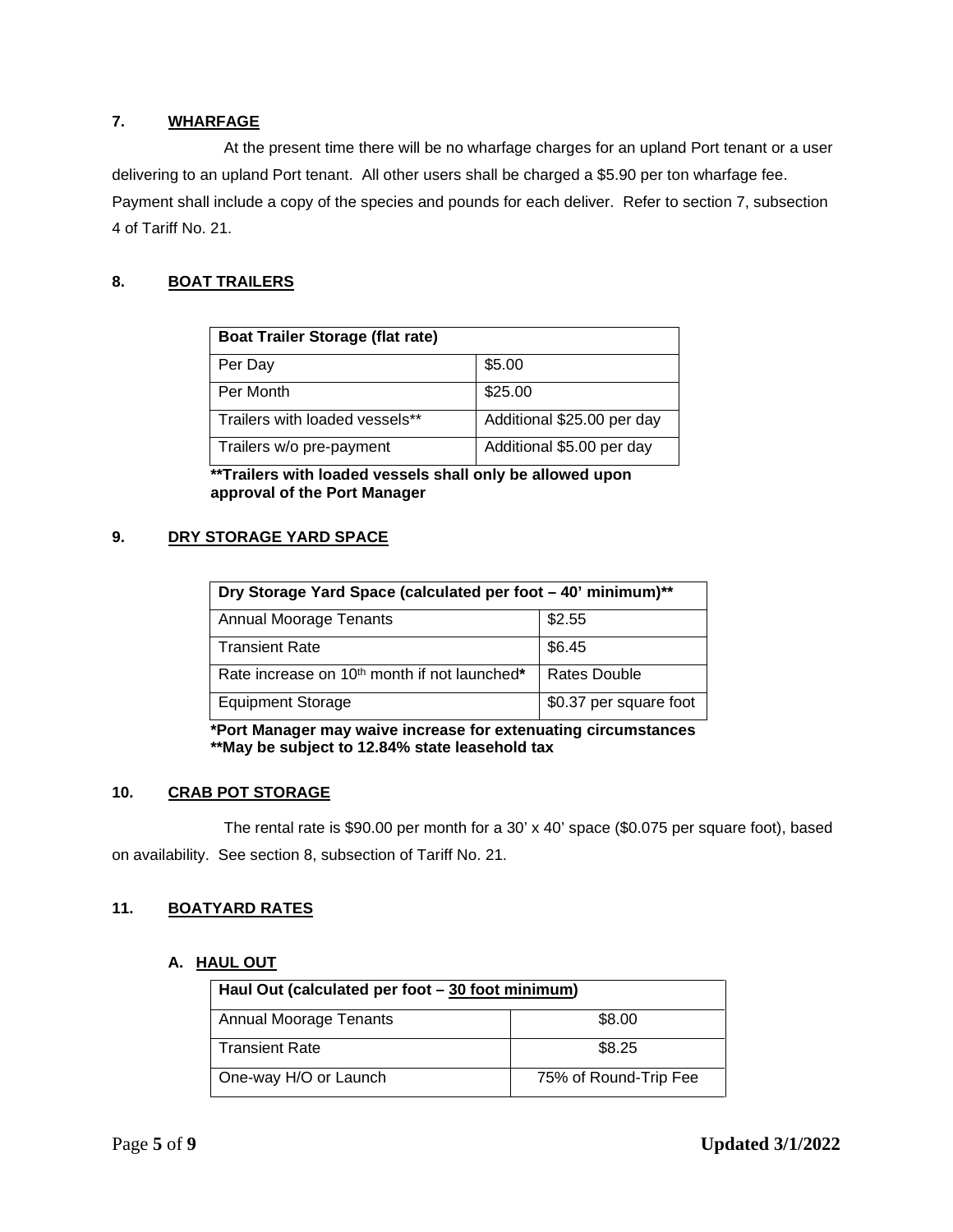# **BOATYARD RATES (CONTINUED):**

# **B. HAUL & HANG/SLING TIME**

| Haul & Hang (calculated per foot - 30 foot minimum) 2 Hour Max |          |
|----------------------------------------------------------------|----------|
| <b>Annual Moorage Tenants</b>                                  | \$5.70   |
| <b>Transient Rate</b>                                          | \$6.30   |
| Additional Time (per hour - schedule                           | \$140.00 |
| permitting)                                                    |          |

#### **C. PRESSURE WASH**

| Pressure Wash (calculated per foot - 30 foot minimum) |         |
|-------------------------------------------------------|---------|
| <b>Annual Moorage Tenants</b>                         | \$3.35  |
| <b>Transient Rate</b>                                 | \$3.55  |
| Boat on Trailer (schedule permitting)                 | \$56.25 |

# **D. WORKYARD – DAILY**

| Work Yard Daily (calculated per foot - 30 foot minimum) |                |
|---------------------------------------------------------|----------------|
| \$0.60<br><b>Annual Moorage Tenants</b>                 |                |
| <b>Transient Rate</b>                                   | \$0.67         |
| Daily Electrical (Mandatory Fee)                        | \$5.75 per day |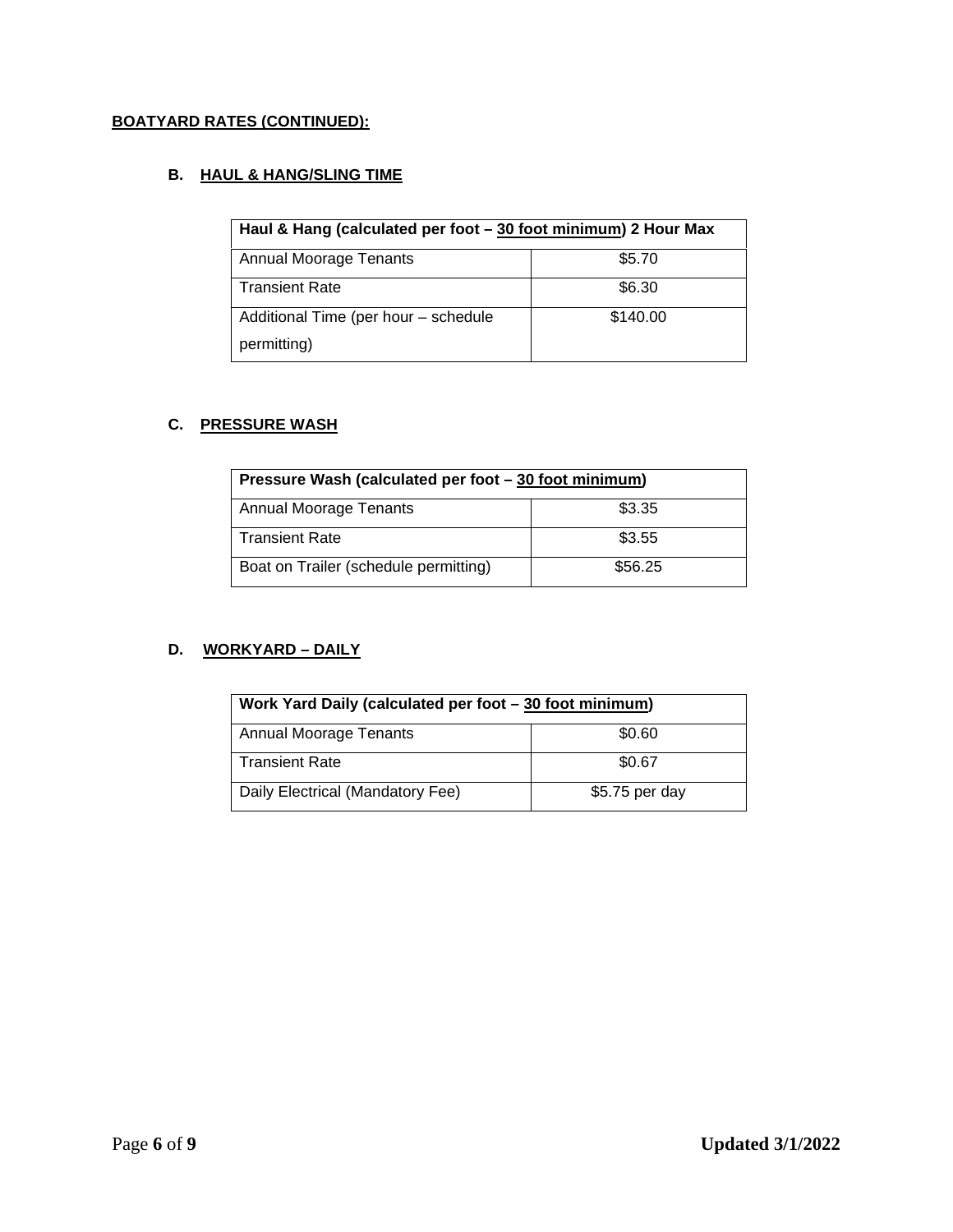### **BOATYARD RATES (CONTINUED):**

### **E. WORKYARD – MONTHLY**

| Work Yard Monthly (calculated per foot – 30 foot minimum)** |         |  |
|-------------------------------------------------------------|---------|--|
| Annual Moorage Tenants - first 30 days                      | \$7.45  |  |
| Transient Rate - first 30 days                              | \$9.60  |  |
| Annual Moorage Tenants - over 30 days                       | \$7.70  |  |
| Transient Rate - over 30 days                               | \$10.00 |  |
| Annual Moorage Tenants - over 60 days***                    | \$10.20 |  |
| Transient Rate - over 60 days***                            | \$13.95 |  |

**\*\*After any full month, the yard rate will be prorated using the monthly rate on a weekly basis. May be subject to 12.84% state leasehold tax.** 

**\*\*\*Upon approval from the Port Manager, the over 30-day rate may be allowed if adequate work is being performed.** 

#### **F. BOATYARD BUILDING (Buildings #1 - #5)**

| Boat Yard Building (flat rate)** Plus Metered Electricity |            |
|-----------------------------------------------------------|------------|
| Day                                                       | \$105.00   |
| Week                                                      | \$477.00   |
| Month                                                     | \$1,268.00 |

**\*\*After any full month, the building rate will be prorated using the monthly rate on a weekly basis. May be subject to 12.84% state leasehold tax**

#### **G. BOATYARD BUILDING (Building #6)**

| Boat Yard Building (flat rate)** Electricity Included |            |  |
|-------------------------------------------------------|------------|--|
| Day - Annual (min 5-day charge)                       | \$97.00    |  |
| Day - Transient (min 5-day charge)                    | \$107.00   |  |
| Week - Annual                                         | \$675.00   |  |
| Week - Transient                                      | \$750.00   |  |
| Month - Annual                                        | \$2,355.00 |  |
| Month - Transient                                     | \$2,675.00 |  |

**\*\*After any full month, the building rate will be prorated using the monthly rate on a weekly basis. May be subject to 12.84% state leasehold tax**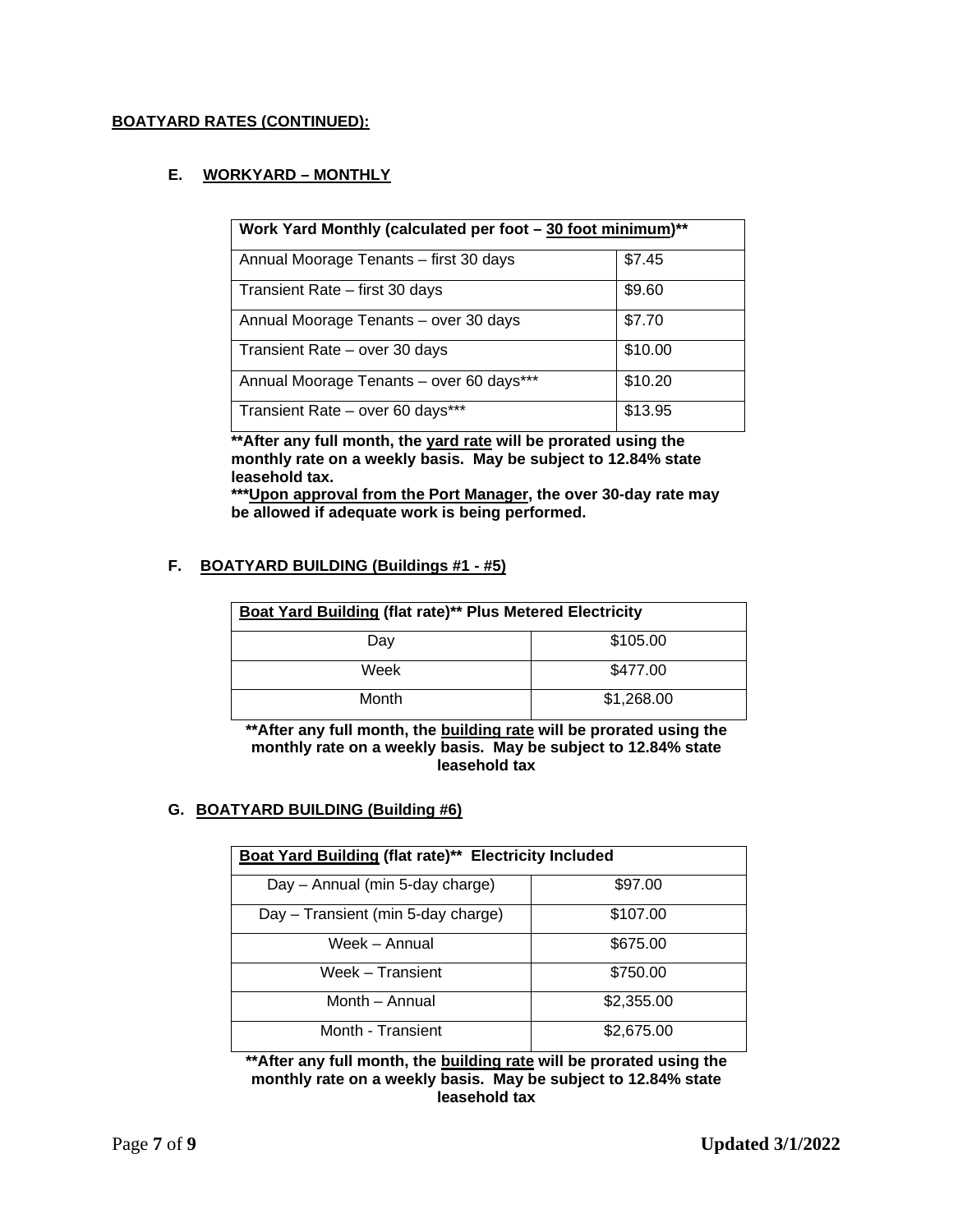# **BOATYARD RATES (CONTINUED):**

## **H. OTHER BOAT YARD/WORK YARD EQUIPMENT & SERVICES**

| <b>Other Equipment and Services**</b>                         |                                  |  |
|---------------------------------------------------------------|----------------------------------|--|
| THE MINIMUM LENGTH FOR RATE CALCULATION IS THIRTY (30) FEET   |                                  |  |
| Load/Off-Load Trailer (2 hr maximum)                          | \$5.95 per foot                  |  |
| Load/Off-Load Trailer (additional time - schedule permitting) | \$145.00 per hour                |  |
| Travelift to Off-site facility                                | Additional \$2.75 per foot       |  |
| Travelift with Operator (includes Hang or Move/Re-block)      | \$140.00 per hour                |  |
| Forklift                                                      | \$84.00 per hour                 |  |
| Towing (minimum \$84)                                         | \$84.00                          |  |
| Boom Truck (minimum \$161)                                    | \$161.00 per hour                |  |
| Boom Truck (each additional half hour)                        | \$107.00 per half hour           |  |
| Other Equipment (backhoe/excavator)                           | \$140.00 per hour*               |  |
| Labor - Regular Hours (M-F; $8:00 - 4:30$ ) 1 hr minimum      | \$107.00 per hour per employee   |  |
| Labor - After Hours (callout or weekend) 3 hr minimum         | \$124.00 per hour per employee** |  |

#### **\*Does not include dredge & dredge related equipment. \*\*Some Port equipment and services require two employees to be onsite. Please contact Port office prior to engaging services.**

### **12. BOAT LAUNCH RAMP**

| Boat Ramp (back in launch)                                       |                    |
|------------------------------------------------------------------|--------------------|
| Annual Pass (valid January 1st<br>to December 31 <sup>st</sup> ) | $$110.00**$        |
| Daily Round Trip Permit                                          | $$10.00*$          |
| Failure to Pay Fee                                               | Additional \$25.00 |

**\*Fee will increase to \$11.00 when the electronic pay station is in operation \*\*Annual Boat Launch Pass – included with annual moorage**